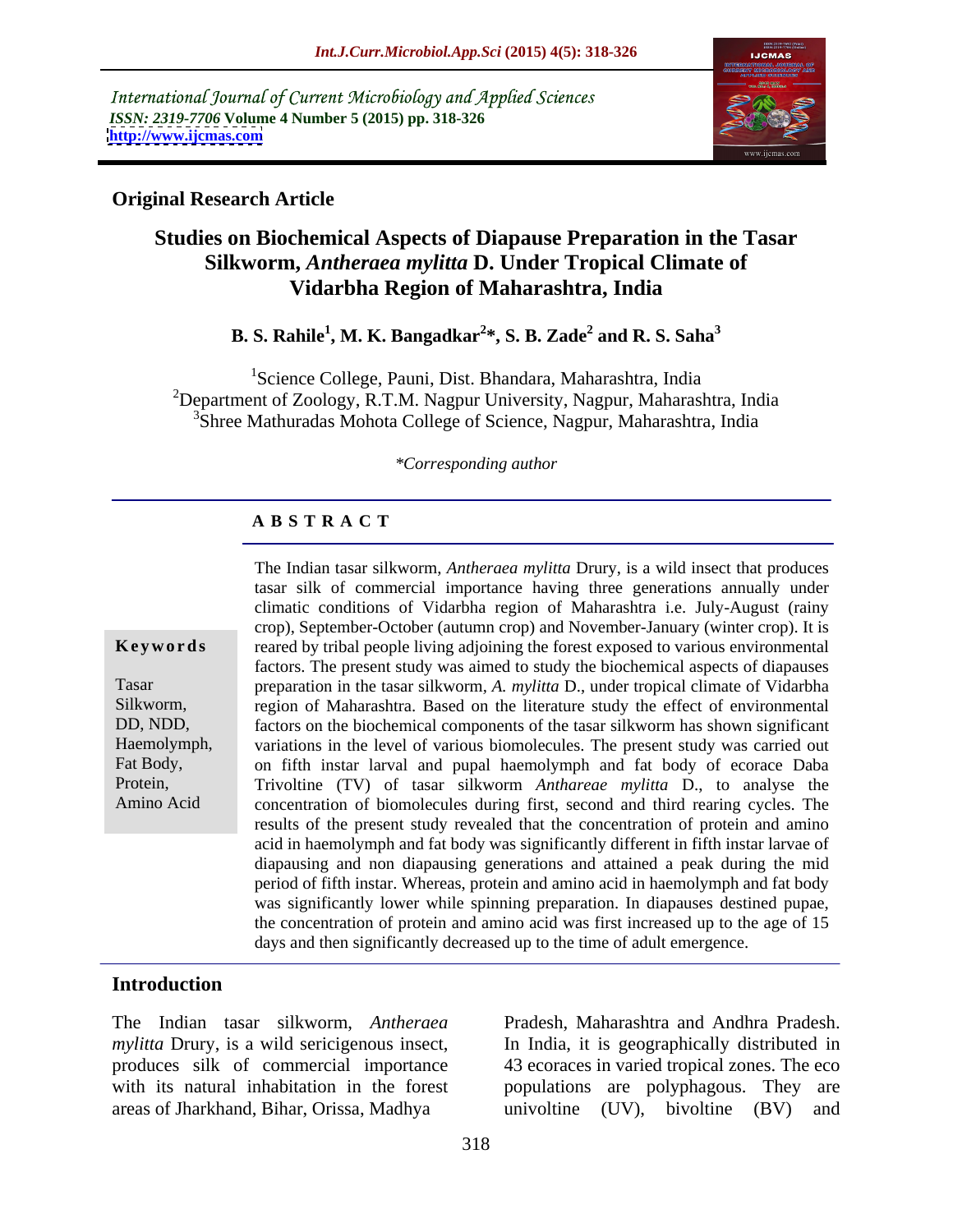trivoltine (TV) in nature and differ greatly accompanied by variation in free amino acid from each other in qualitative and which in turn is associated with proteolysis quantitative attributes. Daba TV ecorace is and protein synthesis. Silkworms conserve one of the most commercially exploited race sufficient quantity of energy reserves during of the *A. mylitta* distributed from latitude larval stage to be utilized during pupal and 16°N to 24°N and longitude 80°E to 89°E adult stage (Horie, 1961; Williams and Lee, (Suryanarayana and Srivastava, 2005). It is reared thrice a year viz. July-August (rainy crop), September-October (autumn crop) crop), September-October (autumn crop) Several workers have examined the pattern and November-January (winter crop) and it of protein and free amino acid in different is considered as cycle I, cycle II and cycle insects (Wiliams and Birt, 1972; Mishra *et*  III respectively. The environmental factors, such as temperature, rainfall and relative Rao, 2012). But most of the previous studies humidity influence the growth and were not properly focused on crop wise development of silkworm. The seasonal variation. Hence proper understanding of the fluctuations in environmental factors total protein and total free amino acid influence the population density of concentration in different tissues during silkworm, pest, predators and pathogens of larval and pupal development is essential. diseases. In Vidarbha region of Maharashtra The present study was undertaken with a (India), environmental factors are differing dual purpose in which the quantitative greatly during the rearing seasons of all pattern of total protein and free amino acid three crops which influence the crop in haemolymph and fat body of fifth instar performance in the field. The factors that larva as well as in pupa of tasar silkworm determine the health and performance of *Antheraea mylitta D.* (Daba T.V.) with tasar silkworm can contribute to a higher respect to the diapause preparation under yield of silk (Kumar and Elangovan, 2010; tropical climate of Vidarbha region of Rahile, 2010). Maharashtra.

More than 30% loss in tasar silk production is due to pupal mortality, erratic emergence, poor fecundity, less hatching percentage, depression of egg and diseases (Rahile, depression of egg and diseases (Rahile, *mylitta* Drury (Lepidoptera: Saturniidae) 2010). Carbohydrates, especially, glycogen Daba TV were collected from different and trehalose, nitrogenous compounds and fields of Vidarbha region of Maharashtra. glycerol are the main haemolymph The silkworms were reared on Asan constituents crucial during growth, (*Terminalia tomentosa* W and A) and Arjun development, moulting, and metamorphosis and in maintenance of diapause state of an larvae of the same age group and cocoons of insect (Adedokun and Denlinger, 1985; Jo each generation were sexed and collected

Proteins are the key factors within the cell Meteorological data of the year 2012–2014 influencing growth, development and such as temperature, relative humidity and biosynthesis of silk (Singh and Baquaya, 1971). The process of histolysis and rearing sites of Vidarbha region of histogenesis operates simultaneously during metamorphosis in insects. These events are

2005).

*al.,* 2009; Lakshmi Velide and Purushotham Maharashtra.

## **Materials and Methods**

Hyun-ii and Kim, 2001). separately from the field. The fifth instar silkworms and cocoons of *A.*  (*Terminalia tomentosa* W and A) and Arjun (*Terminalia tomentosa*). Male and female

> rainfall were collected from the various tasar Maharashtra.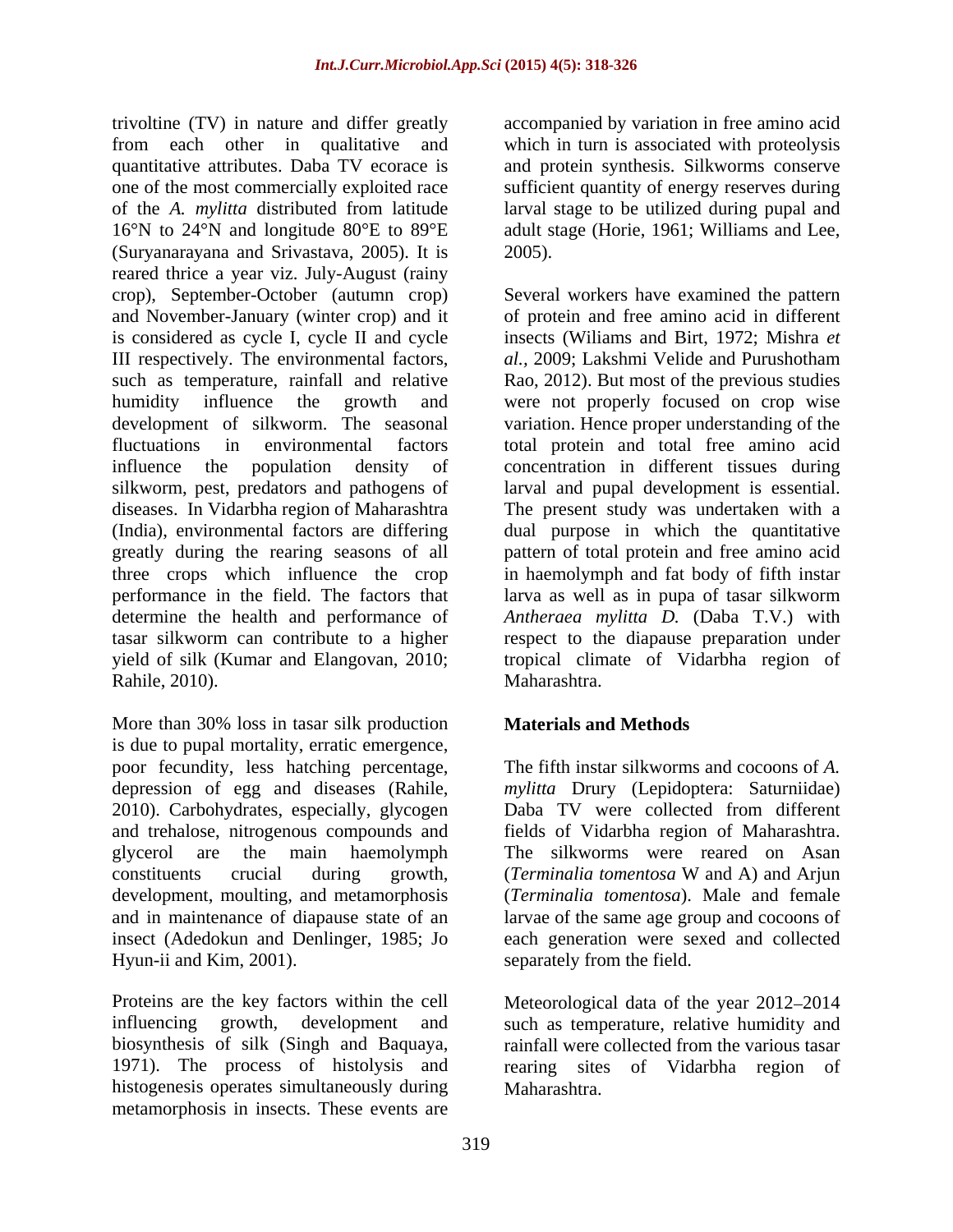The haemolymph sample was collected in an eppendorf tube containing a pinch of phenylthiourea from fifth instar larvae by **Results and Discussion** puncturing the prolegs and from pupae by puncturing rudimentary wing pad after surface sterilization. The haemolymph was centrifuged at 10,000 rpm in a refrigerated centrifuged at 10,000 rpm in a refrigerated sites in the Vidarbha region of Maharashtra centrifuge at 4°C for 5 minutes. The clear showed variations in the temperature, supernatant was transferred to another a relative humidity and precipitation during eppendorf tube. Thus purified clear plasma different rearing cycles. During the present samples were deep frozen at -20°C until investigation, the average temperature, biochemical estimations were done. relative humidity and precipitation in the

was homogenated using phosphate buffer p<sup>H</sup>

# **Quantitative estimations of biochemical**

The quantitative estimation of total protein sample was calculated with the standard 3.809±0.137 mg/100mg, 4.673±0.189 ml of haemolymph and mg per 100 mg of

The quantitative estimation of total free

Statistical analysis of the data was done in Samia cynthia ricini by Karaki (1969). using online Graph Pad Quick calcs The protein content in haemolymph of fifth Software. Values were expressed as Mean ±

**Sample collection** SEM of replication and Student's t-test was applied to locate significant differences between different groups.

## **Results and Discussion**

The Fat body was isolated by dissecting the found to be  $27.5^{\circ}$ C,  $26.9^{\circ}$ C,  $21.4^{\circ}$ C;  $78.5$  %, fifth instar larvae and pupae. The fat body 67.5 %, 55 % and 290.5 mm, 115 mm,17.3 <sup>H</sup> mm respectively (Table 1, Fig. 1 and 2). 7. The homogenate was centrifuged at From the above observations it was cleared 10,000 rpm for 30 min at 4°C. The that the temperature and relative humidity supernatant was collected in a clean were decreased gradually from first to third eppendorf tube and stored at -20°C until rearing cycle and precipitation was found to biochemical estimations were done. be very low in third rearing cycle than first The meteorological data of the year 2012- 2014 collected from various tasar rearing first, second and third rearing cycle were  $^{\circ}$ C, 21.4 $^{\circ}$ C; 78.5 %,  $^{\circ}$ C; 78.5 %, and second.

**constituents:** The protein content in haemolymph of early, was done following the method of Lowry *et*  mg/ml and 21.56±8.29 mg/ml respectively. *al.* (1951) using bovine serum albumin as The protein content in fat body of early, mid standard. The concentration of protein in the and late fifth instar larvae was found to be curve and results were expressed in mg per mg/100mg and 7.15±0.316 mg/100mg fat body. protein content in haemolymph and fat body amino acid was done by using the method of results of the present study are in accordance Moore and Stein (1954). with the findings of Chen (1966) who **Statistical analysis:** haemolymph during larval development. Each assay was replicated 3 times. *proylei* Jolly by Sinha and Sinha (1994) and mid and late fifth instar larvae was found to be 10.129±0.439 mg/ml, 13.837±0.787 3.809±0.137 mg/100mg, 4.673±0.189 respectively (Table 2). This showed that the was increased gradually during development from early to late fifth instar larvae. The reported increase in total protein content in Similar observations were reported in *A.*  in *Samia cynthia ricini* by Karaki (1969).<br>The protein content in haemolymph of fifth instar larvae of first, second and third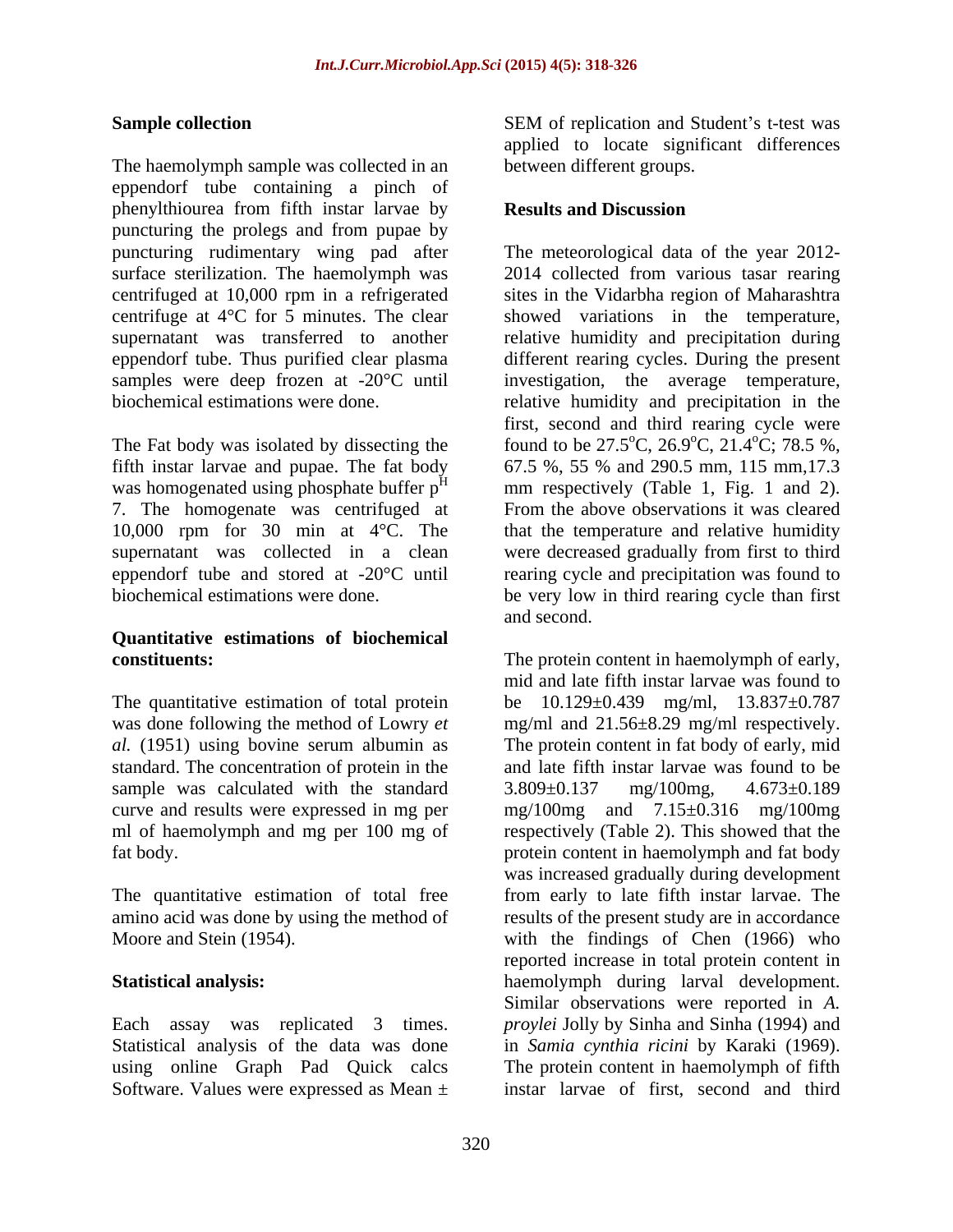rearing cycle were increased gradually and 6.565±3.55 mg/100mg respectively (Table

mg/ml in third cycle in increasing order. In rearing cycle respectively (Table 3). From the above observations, it is also cleared that haemolymph of diapausing fifth instar

rearing in Vidarbha region. The above findings of quantitative differences in the

found to be 9.586±0.38 mg/ml, 14.500±0.93 first, second and third rearing cycle are mg/ml and 21.44±0.94 mg/ml respectively. supported by the study of Shamita and The protein content in fat body of fifth instar Purushotham Rao (2008) who reported, the larvae of first, second and third rearing changes in the protein content during cycles were also increased from first to third different rearing cycles is mainly because of rearing cycle and found to be 4.255±0.19 the environmental factors and qualitative mg/100mg, 4.81±0.21 mg/100mg and changes in the leaf. Sinha *et al.* (1988) have 3). From the above observations it is also concentration of amino acids and protein cleared that the haemolymph protein content content during rearing seasonsin the larval was significantly higher in diapausing fifth and pupal haemolymph of *A. mylitta* was instar larvae. Similar trend was also found in due to the variation in climatic changes the protein content in fat body of diapausing during rearing cycles which supports the and non diapausing fifth instar larvae (Table findings of our study. In the present study, 4). the other possible reason for increase in The amino acid content in haemolymph of generation was the haemolymph of fifth fifth instar larvae of first, second and third instar larvae of diapausing generation rearing cycle was increased from 3.07±0.24 accumulate more energy reserves in the mg/ml in first cycle and 3.59±0.26 mg/ml in form of trehalose, glycerol, glycogen, second cycle to the level of 4.577±0.368 proteins and amino acids. Our findings are fat body the pattern of amino acid content *al.* (2010) who reported the increase in was in decreasing order and were found to protein concentration during diapausing be 2.96±0.27 µg/100mg, 2.54±0.26 generation. Similar trend of increase was µg/100mg and 1.946±0.189 µg/100mg in also reported in *Antheraea proylei* Jolly by fifth instar larvae of first, second and third Sinha and Sinha (1994); and in *Phormia*  protein and amino acid content between also reported that variations in the protein content during larvae of diapausing in accordance with the findings of Mishra *et regina* by Chen and Levenbook (1966a, b).

the value of amino acid content in The 15 days old non diapausing pupae larvae was significantly higher than non mg/ml in the haemolymph and 9.25±0.84 diapausing fifth instar larvae. But in fat body mg/100 mg in fat body during cycleI and the diapausing fifth instar larvae showed 76.54±5.18 mg/ml in the haemolymph and significantly less value of amino acid 9.87±0.89 mg/100 mg in fat body during content than non diapausing fifth instar cycle II respectively. In third rearing cycle, larvae (Table 4). the protein content in haemolymph of 15 In the present study, variation in protein mg/ml and in fat body 21.90±1.314 content during first to third rearing cycle mg/100mg, this value of protein content was possibly due to the variations in gradually depleted in about 60 days old environmental conditions like temperature, pupae and further slight increased in about relative humidity and precipitation for 105 days old pupae until adult emergence showed the protein content  $73.42 \pm 4.76$ days old pupae was found to be  $151.13 \pm 10.5$ (Table 5).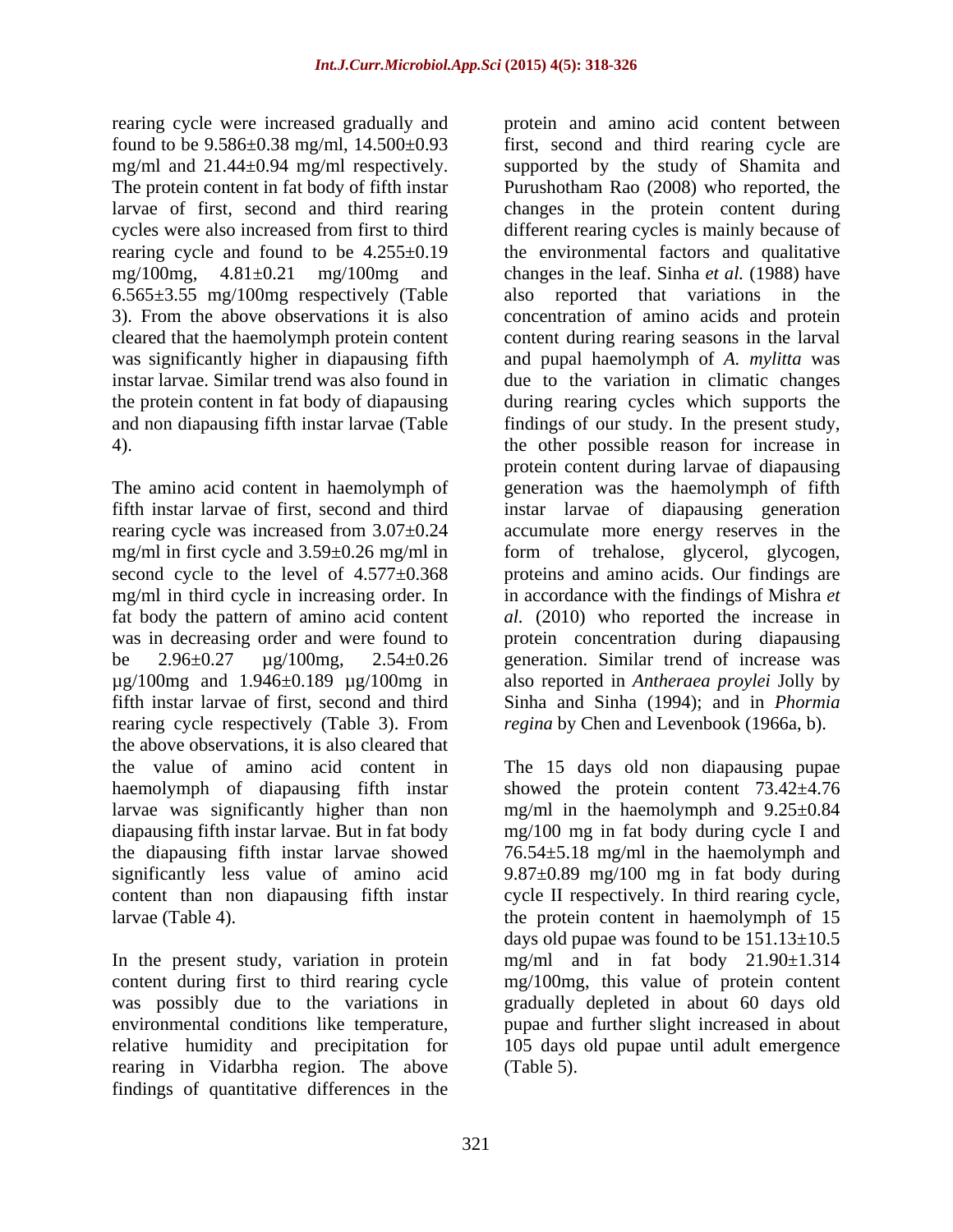## *Int.J.Curr.Microbiol.App.Sci* **(2015) 4(5): 318-326**

| Cycle                              |       |      |                                | Cycle I (July-Aug) $\vert$ Cycle II (Sept-Oct) |                                  | Cycle III (Nov-Jan) |
|------------------------------------|-------|------|--------------------------------|------------------------------------------------|----------------------------------|---------------------|
| Temperature $(^{\circ}C)$          | 27.5  |      | $\sim$<br>, เพ<br>$\angle U$ . |                                                | 21.4                             |                     |
|                                    | Max.  | Min. | Max.                           | Min.                                           | Max.                             | Min.                |
|                                    | 31.5  | 23.2 | 32.8<br>ں.⊿ب                   | 21.8                                           | 29.2                             | 14.7                |
| <b>Relative</b><br><b>Humidity</b> | 78.5  |      | $\epsilon$<br>◡ ៸ •◡           |                                                |                                  |                     |
| $(\%)$                             | Max.  | Min. | Max.                           | Min.                                           | Max.                             | Min.                |
|                                    | 96.7  | 73.5 |                                | 55.7                                           | 85.3                             | 41.3                |
| Precipitation (mm)                 | 290.5 |      | 115<br>1 L J                   |                                                | $1 \mathcal{F}$ $\Omega$<br>11.9 |                     |

**Table.1** Meteorological data recorded during the period of three rearing cycles of *A. mylitta* for the year 2012–2014

**Table.2** Protein content in haemolymph and fat body of fifth instar larvae of tasar silkworm *A. mylitta*

|      | Haemolymph Protein (mg/ml)           |              |          | <b>Fat body protein (mg/100mg)</b>                               |                 |
|------|--------------------------------------|--------------|----------|------------------------------------------------------------------|-----------------|
|      | Stage $Mean \pm SEM$                 | 6 difference |          | $\overline{\phantom{a}}$ Stage $\overline{\phantom{a}}$ Mean±SEM | $\%$ difference |
|      | Early $10.129 \pm 0.4393$            |              |          | $\bf{v}$   3.809+0.137                                           |                 |
|      | $\overline{\text{Mid}}$ 13.837±0.787 |              |          | $14.673 \pm 0.189$                                               | $+20.37%$       |
| Late | $21.56 \pm 8.29$                     | $+43.64%$    | 1 L.XII. | $17.15 + 0.316$                                                  | $+41.90$ %      |

**Table.3** Total protein and total free amino acid content in the haemolymph and fat body of fifth instar larvae of tasar silkworm *A. mylitta*

|                      |                     | Cycle             | <b>Cycle II</b>   | $\vert$ Cycle III |
|----------------------|---------------------|-------------------|-------------------|-------------------|
| Source               | <b>Constituents</b> | <b>Mean</b> ±SEM  | Mean±SEM Mean±SEM |                   |
| Haemolymph   Protein |                     | $9.586 \pm 0.38$  | $14.500 \pm 0.93$ | $121.44 \pm 0.94$ |
|                      | $(m\sigma/m)$       |                   | $(+40.804\%)$     | $(+38.62%)$       |
|                      | <b>Amino Acid</b>   | $3.07 \pm 0.24$   | $3.59 \pm 0.26$   | $4.577 \pm 0.368$ |
|                      | (mo/ml              |                   | $(+15.62%)$       | $(+24.17%)$       |
|                      | <b>Protein</b>      | $4.255 \pm 0.193$ | $4.81 \pm 0.21$   | $6.565 \pm 0.355$ |
|                      | $mg/100$ mg         |                   | $(+12.245%)$      | $(+30.86%)$       |
| <b>Fat body</b>      | <b>Amino Acid</b>   | $12.96 \pm 0.27$  | $2.54 \pm 0.26$   | $1.946 \pm 0.189$ |
|                      | $(\mu g/100mg$      |                   | $(-15.27%)$       | $(-26.48%)$       |

**Table.4** Total protein and total free amino acid content in the haemolymph and fat body of non diapause destined and diapause destined fifth instar larvae of tasar silkworm *A. mylitta*

|                           | <b>Constituents</b>   NDD |                     | DF                | l- lesi      |
|---------------------------|---------------------------|---------------------|-------------------|--------------|
| Source                    |                           | <b>Mean</b> ±SEM    | <b>Mean</b> ±SEM  |              |
|                           | <b>Protein</b>            | $12.043 \pm 0.549$  | $21.44 \pm 0.945$ | $9.177***$   |
| Haemolymph $\mid$ (mg/ml) |                           |                     |                   | (p<0.0001)   |
|                           | <b>Amino Acid</b>         | $3.329 \pm 0.18$    | $4.577 \pm 0.368$ | $ 3.436** $  |
|                           | (mq)                      |                     |                   | $(p=0.0011)$ |
|                           | <b>Protein</b>            | $(4.534 \pm 0.144)$ | $6.565 \pm 0.355$ | $6.283***$   |
|                           | (mg/100mg)                |                     |                   | (p<0.0001)   |
| <b>Fat body</b>           | <b>Amino Acid</b>         | $2.75 \pm 0.19$     | $1.946 \pm 0.189$ | $2.67**$     |
|                           | $(\mu g/100mg)$           |                     |                   | $(p=0.0097)$ |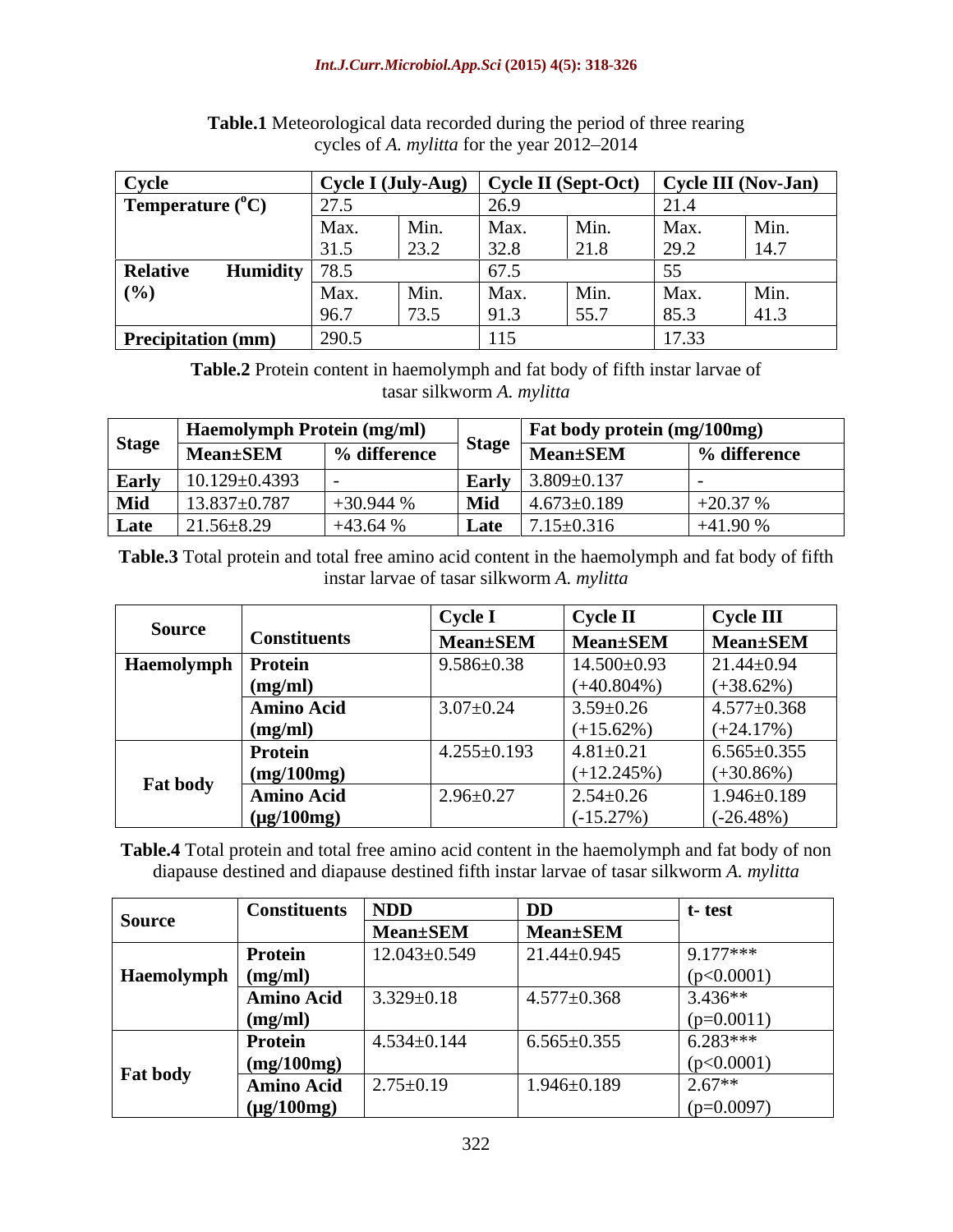|      |                                 | <u>Cycl</u>      | Cycle Il                                                           | Cycle III                                                        |                                                                                        |                   |
|------|---------------------------------|------------------|--------------------------------------------------------------------|------------------------------------------------------------------|----------------------------------------------------------------------------------------|-------------------|
|      |                                 |                  | 15 days                                                            | $\vert$ 15 days                                                  |                                                                                        |                   |
|      | Source   Constituents   15 days |                  |                                                                    |                                                                  | 60 days                                                                                | <b>105 days</b>   |
|      |                                 |                  |                                                                    |                                                                  | Mean±SEM   Mean±SEM   Mean±SEM   Mean±SEM   Mean±SEM                                   |                   |
|      | Protein                         |                  |                                                                    |                                                                  | $73.42 \pm 4.76$ $76.54 \pm 518$ $151.13 \pm 10.5$ 69.25 $\pm 4.87$ 76.95 $\pm 5.69$   |                   |
|      | Haemo (mg/ml)                   |                  | $\left  (+4.16\%) \right $ $(+65.524\%) \left  (-74.31\%) \right $ |                                                                  |                                                                                        | $(+10.53\%)$      |
|      | lymph   Amino Acid              |                  |                                                                    |                                                                  |                                                                                        |                   |
|      | $\frac{mg/ml}{m}$               |                  | $(+29.30\%)$                                                       | $\left( +69.24\% \right) \left( +57.14\% \right)$                |                                                                                        | $\vert$ (-18.35%) |
|      | <b>Protein</b>                  | $9.25 \pm 0.84$  | $9.87 \pm 0.89$                                                    |                                                                  | $21.90 \pm 1.314$ $12.13 \pm 1.25$                                                     | $13.51 \pm 1.44$  |
| r al | (mg/100mg)                      |                  | $(+6.48\%)$                                                        | $\left  \left( +75.73\% \right) \right  \left( -57.42\% \right)$ |                                                                                        | $(+10.76%)$       |
| body | AminoAcid                       | $0.68 \pm 0.176$ |                                                                    |                                                                  | $\vert 0.778 \pm 0.153 \vert 1.238 \pm 0.18 \vert 2.347 \pm 0.319 \vert 2.21 \pm 0.31$ |                   |
|      | (µg/100mg)                      |                  | $(+13.44\%)$                                                       | $(+45.64\%)$                                                     | $(+61.87%)$                                                                            | $(-6.01\%)$       |

| Table.5 Total protein and total free amino acid content in the pupae of tasar silkworm A. | ar silkworm <i>A. mylitta</i> |  |  |
|-------------------------------------------------------------------------------------------|-------------------------------|--|--|
|                                                                                           |                               |  |  |

**Table.6** Total protein and total free amino acid content in the non diapause destined and diapause destined pupae of tasar silkworm *A. mylitta*

|                 | <b>Constituents</b>    | <b>NDD</b>                                         | t-tes                                                                                                                  |
|-----------------|------------------------|----------------------------------------------------|------------------------------------------------------------------------------------------------------------------------|
| Source          |                        | Mean±SEM   Mean±SEM                                |                                                                                                                        |
|                 | $\mid$ Protein (mg/ml) |                                                    | $\begin{array}{ l l l l l } \hline 74.98 \pm 3.44 & 99.279 \pm 7.99 & 2.3802 & \text{(p=0.0213)} \ \hline \end{array}$ |
|                 |                        |                                                    | $\frac{1}{2}$ Haemolymph   Amino Acid (mg/ml)   $0.826 \pm 0.125$   $2.79 \pm 0.225$   $6.667$ *** (P<0.001)           |
| <b>Fat body</b> |                        |                                                    | <b>Protein (mg/100mg)</b> 9.559±0.60 15.846±1.09 4.3975*** (P<0.001)                                                   |
|                 |                        | Acid $\left[0.729 \pm 0.114 \right] 1.93 \pm 0.18$ | $\vert$ 5.01*** (P<0.001)                                                                                              |
|                 | $(\mu g/100 m p)$      |                                                    |                                                                                                                        |

## **Fig.1** Daily Mean Temperature (°C) recorded during the period of three rearing cycles of *A. mylitta* for the year 2012–2014

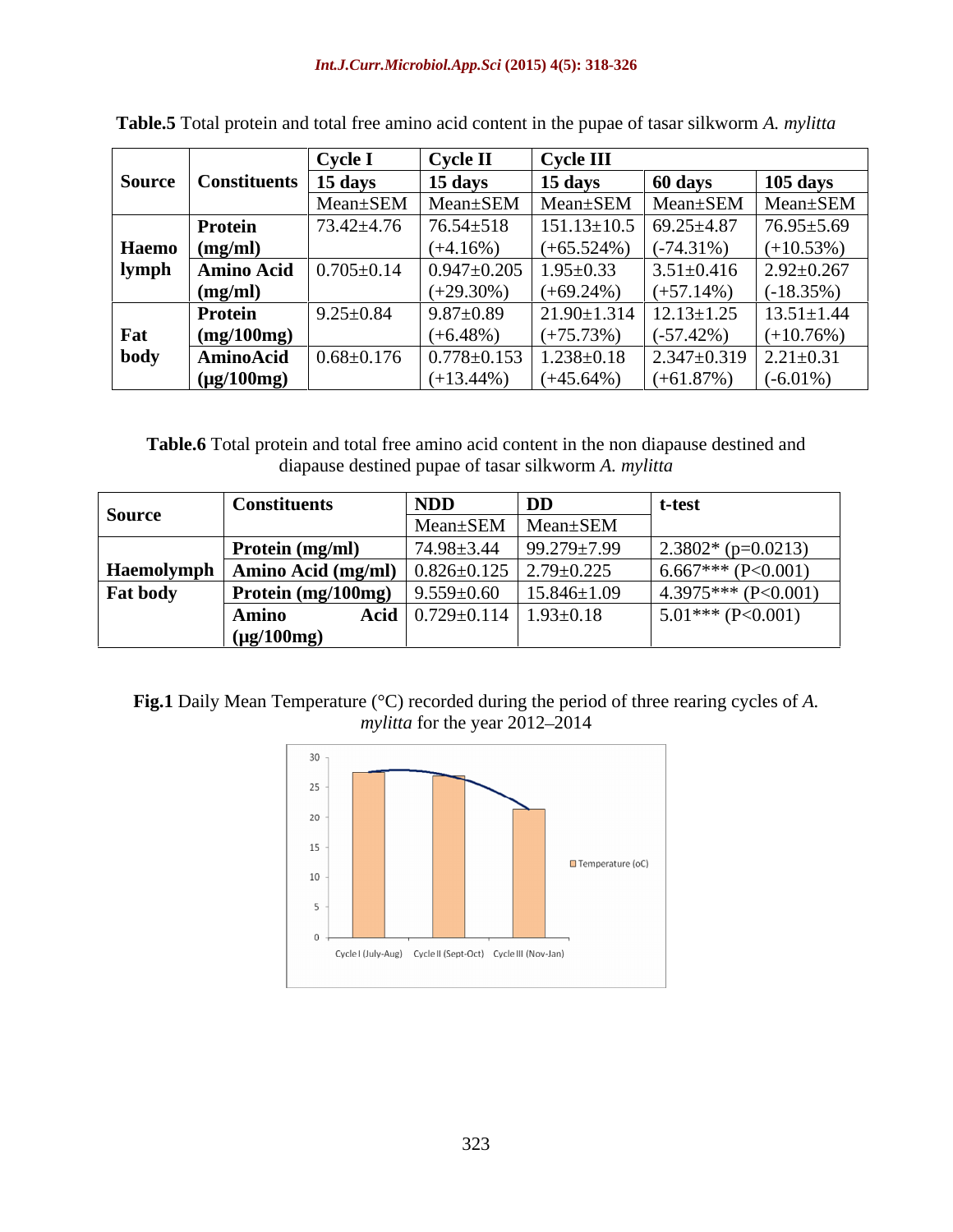**Fig.2** Precipitation (mm) and Relative Humidity (%) recorded during the period of three rearing cycles of *A. mylitta* for the year 2012–2014



was significantly higher in diapausing pupae (99.279±7.99 mg/ml) than non diapausing

rearing cycle, the amino acid content in slight increased during 105 days old pupae Calliphora. until adult emergence (Table 5). From the

The protein content in haemolymph and fat

From the above observations, it is also cycle I was found to be comparatively less cleared that the haemolymph protein content than cycle II. Whereas in diapausing pupae pupae (74.98±3.44 mg/ml). Similar trend pupae. There was gradual decline in the total was also found in the protein content in fat protein content from 15 to 60 days and body of diapausing and non diapausing further slight increased after 60 days in pupae (Table 6). diapausing pupae until adult emergence. The 15 days old non diapausing pupae content of the same pupae has been showed the total amino acid content observed in the haemolymph and fat body. 0.705±0.14 mg/ml in the haemolymph and The present findings are supported by 0.68±0.176 µg/100 mg in fat body during Radhapant and Geeta Jaiswal (1981) who cycle I and  $0.947 \pm 0.205$  mg/ml in the reported that the increase in protein and haemolymph and  $0.778 \pm 0.153 \mu g/100 \text{ mg}$  in amino acid content in haemolymph and fat fat body during cycle II respectively. In third body of diapausing pupae of *A. mylitta* is haemolymph of 15 days old pupae was factors and Mishra *et al.* (2009) reported the found to be 1.95±0.33 mg/ml and in fat body increase in protein and amino acid during 1.238±0.18 µg/100mg, this value gradually diapause in *A. mylitta*. Similar observations depleted in about 60 days old and further were also recorded by Agrell (1964b) in the protein content in haemolymph and fat was found to be more than non diapausing Simultaneous increase in the amino acid possibly due to the effect of environmental *Calliphora*.

above observations, it is also cleared that the Proteins and amino acids play a crucial role value of amino acid content in haemolymph in maintaining the physiology of insect of diapausing pupae was significantly higher (Florkin and Jeuniaux, 1974 and Mullin, than non diapausing pupae. But in fat body 1985). The amino acid pool in *A. mylitta* the diapausing pupae showed significantly might be useful for osmo-regulation (Beadle less value of amino acid content than non and Shaw, 1950), protein synthesis (Buck, diapausing pupae (Table 6). 1953), energy production (Sactor, 1965) and body of the non diapausing pupae during as they are taken up by epidermal cells, andalso in regulation of diapause. Haemolymph proteins contribute in cuticle formation and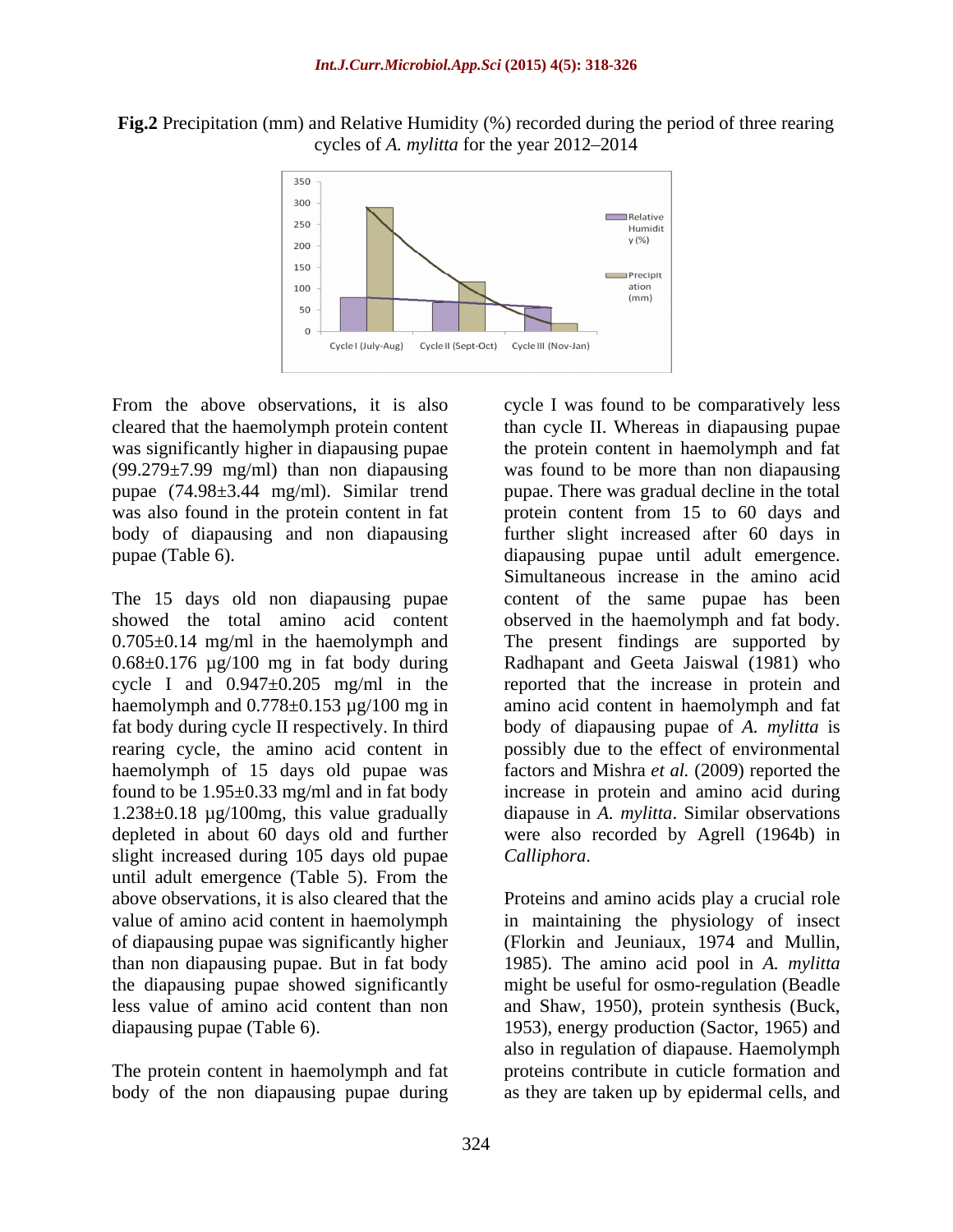utilized in epidermis (Koeppe and Gilbert, 1973). *Physiol.*, 12: 1611–1625.

On the basis of present study, it can be concluded that the biochemical components like proteins and amino acids accumulate Horie, Y. 1961. Physiological studies on the more in the diapausing than the non diapausing larvae and pupae of tasar silkworm *A. mylitta* and are used for the survival in adverse climatic conditions during the period of diapause. Jo Hyun-ii, Kim Yonggyyun, 2001.

- Adedokun, T.A., Denlinger, D.L. 1985. Metabolic reserves associated with *Entomol.*, 491: 1–9. Sarcophaga crassipalpis. *J. Insect*
- Agrell, I. 1964b. In: The physiology of insect, Vol. 1, M. Rockstein (Ed.), Seri., 11: 63–67.
- Beadle, L.C., Shaw, J. 1950. The retention protein fraction in the blood of 18:32–34.
- Buck, T.B. 1953. Physiological properties and chemical composition of insect blood. In: Insect physiology, K.D.  $Rev., 19: 615-624$ .
- Chen, P.S. 1966. Beament, J.W.L., Trehen,
- Chen, P.S., Levenbook, L. 1966 a. Studies
- Chen, P.S., Levenbook, L. 1966b. Studies Synthesis and breakdown as revealed

by isotopic labelling. *J. Insect Physiol.,* 12: 1611–1625.

- Florkin, M., Jeuniaux, C. 1974. Rockstein, M. (Ed.), Haemolymph composition. *Physiol. Insecta, 2(5): 255-307.*
- alimentary canal of the silkworm, bombyx mori III. Absorption and utilization of carbohydrates. *Bull. Seric. Exp. Jpn.*, 16: 287–309.
- **References** and diapause in the smaller fruit Jo Hyun-ii, Kim Yonggyyun, 2001. Relationship between cold hardiness Tortix, Adoxophyes orana (Fischer von Roslerstamm). *J. Asia Pacific Entomol.,* 491: 1–9.
	- pupal diapause in flesh fly Jolly, M.S., Sinha, A.K., Agrawal, S.C. *physiol*., 31(3): 229 233. and pupal haemolymph of *A. mylitta* 1972. Free amino acid in the larval D. reared on *T. tomentosa. Ind. J. Seri.*, 11: 63–67.
	- Academic Press, New York. Pp. 91. Karaki, M. 1969. Electrophoretic studies on of salt and regulation of the non-<br> *ricini* during development. *Biol. J.*, blood proteins of *Samia cynthia ricini* during development. *Biol. J.*, 18: 32–34.
	- aquatic larva, Sialis lutaria. *J. Exp. Biol.*, 27: 96–100. The evidence for the same and a set of the same set of the same set of the same set of the same set of the same set of the same set of the same set of the same set of the same set of the same set of th Koeppe, J.K., Gilbert, L.I. 1973. transport of haemolymph protein into the cuticle of Manduca sexta*. Biol. Rev.*, 19: 615–624.
	- Roeder, (Ed.). John Wiley, Kumar, R., Elangovan, V. 2010. Rearing NewYork. Pp. 147–190. The example of the state of the Silkworm J.E., Wigglesworth, V.B. (Eds.), of Uttar Pradesh. *Asian J. Exp. Biol.* Amino acid and protein metabolism Sci., 1(2): 303–310. performance of Eri Silkworm *Philosamia ricini* in monsoon season *Sci.*, 1(2): 303–310.
	- in insect development. *Adv. Insect* Lakshmi Velide, Purushotham Rao, A. *Physiol.*, 3: 53–132. 2012. The effect of cold-stress on on the haemolymph proteins of the larval fat body, haemolymph and blow fly Phorima regina. I. changes excreta in tropical Tasar silkworm, in ontogenic pattern. *J. Insect Physiol.,* 12: 1595 1609. (lepidoptera: saturniidae). *J. Trop.* biochemical components of the *Antheraea mylitta* Drury *Asian Entomol.,* 01: 20–25.
	- on the haemolymph proteins of the Lowry, O.H., Rosebrough, N.J., Farr, A.L., blow fly *Phorima regina*. II. Randall, R.S. 1951. Protein